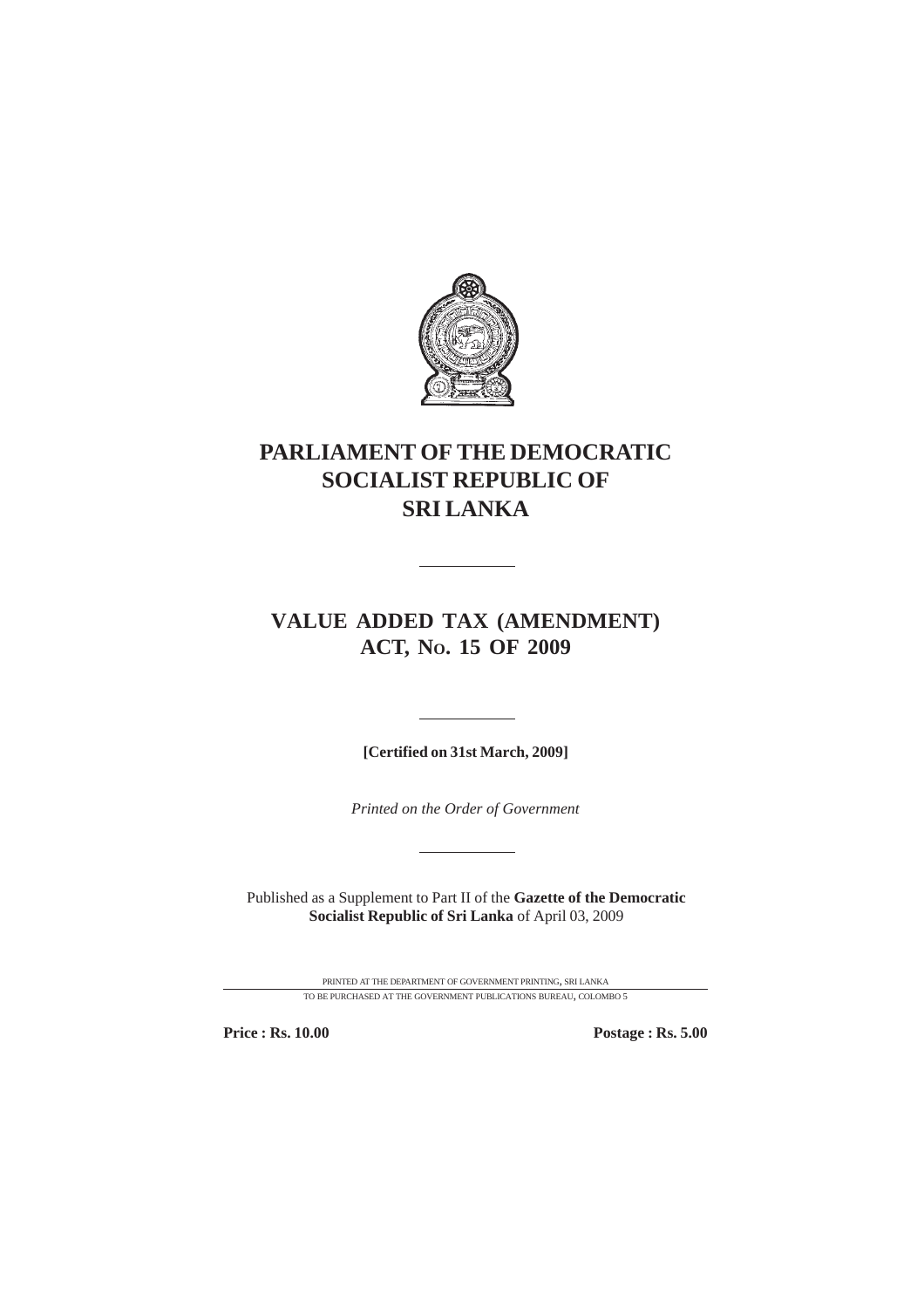[Certified on 31st March, 2009]

L.D.—O. 52/2008.

AN ACT TO AMEND THE VALUE ADDED TAX ACT, NO. 14 OF 2002

BE it enacted by the Parliament of the Democratic Socialist Republic of Sri Lanka as follows:—

**1.** This Act may be cited as the Value Added Tax (Amendment) Act, No. 15 of 2009. Short title.

**2.** (1) Section 2 of the Value Added Tax Act, No. 14 of 2002, (hereinafter referred to as "the principal enactment") is hereby amended as follows:—

- (*a*) in sub-paragraph (iii) of subsection (1) of that section, by the substitution for the words and figures "any taxable period commencing on or after January 1, 2005" of the words and figures, "any taxable period commencing on or after January 1, 2005, but prior to January 1, 2009";
- (*b*) in subparagraph (v) of subsection (1) of that section by the repeal of all the words and figures from  $\cdot\cdot\cdot$  (*v*) for any taxable period" upto the words "the Fourth Schedule of this Act" and the substitution therefor of the following:—
	- "(*v*) (i) for any taxable period commencing on or after January 1, 2005 but prior to January 1, 2009, at the rate of fifteen *per centum* (Standard rate) (of which the Tax Fraction is 3/23) on the value of such goods or services supplied or goods imported other than in respect of the following:—
		- (*a*) goods or services chargeable with tax at zero *per centum*; and

2—PL 003784— 4,250 (03/2009)

Amendment of section 2 of Act, No. 14 of 2002.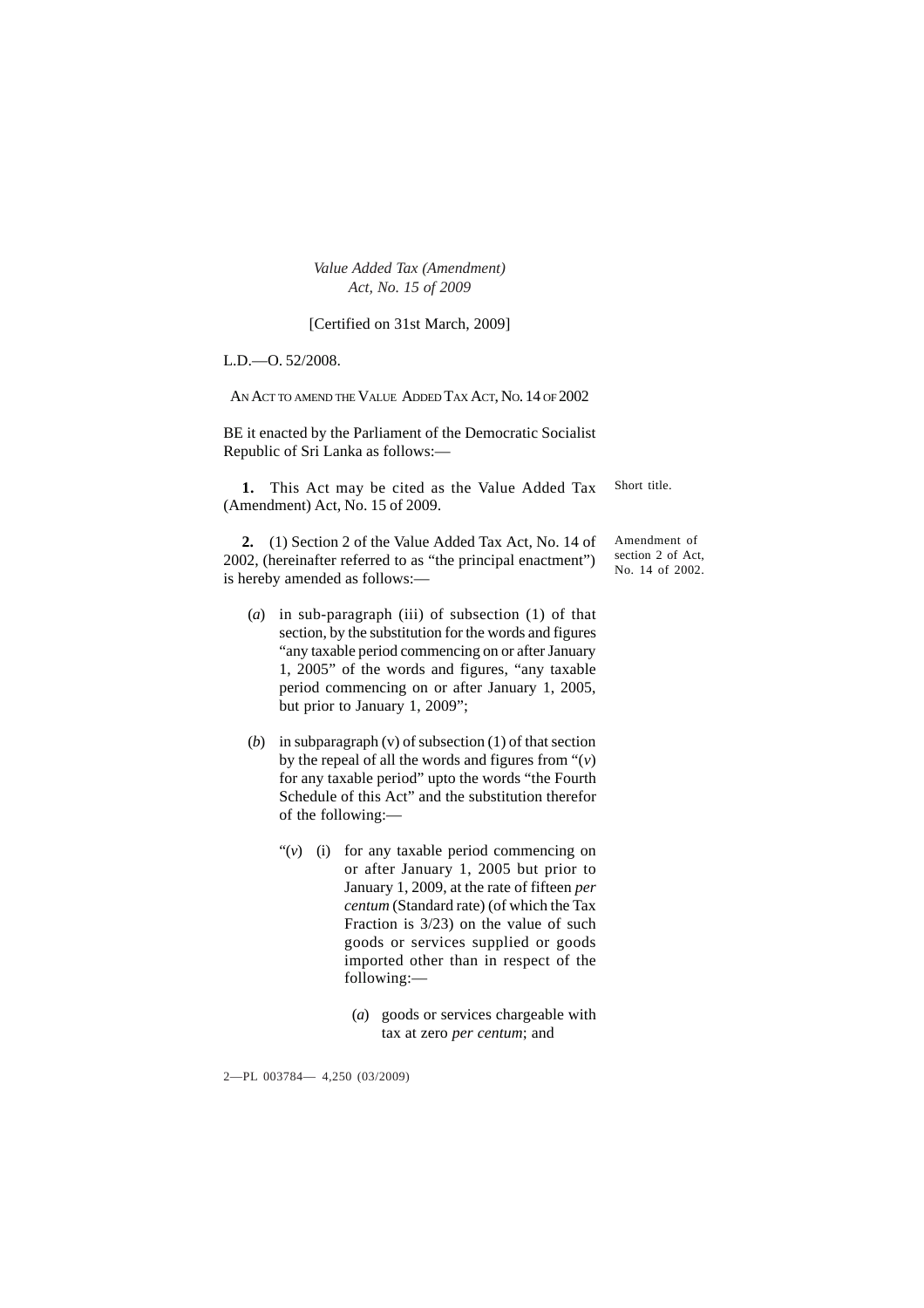- (*b*) goods or services specified in the Fourth Schedule of this Act;
- (ii) for any taxable period commencing on or after January 1, 2009, at the rate of twelve *per centum*, (Standard rate) (of which the Tax Fraction is 3/28) on the value of such goods or services supplied or goods imported other than in respect of —
	- (*a*) goods or services chargeable with tax at zero *per centum*; and
	- (*b*) goods or services specified in the Fourth Schedule of this Act;".
- (*c*) by the repeal of paragraph (*d*) of subsection (2) of that section and the substitution therefor of the following:—
	- "(*d*) on the supply with the approval of Export Development Board established by the Sri Lanka Export Development Board Act, No. 40 of 1979 with the concurrence of the Minister of the Ministry in charge of the subject of finance—
		- (i) of any goods manufactured in Sri Lanka by such suppliers and supply by such supplier to any manufacturer to be utilized for the purpose of manufacture of goods other than the goods referred to in paragraph (*c*) of this subsection by such manufacturers who are registered with the Export Development Board as exporters; or
		- (ii) of any service by such suppliers provided to any manufacturer which results in the improvement of the quality, character or value of any goods manufactured by such

 $\overline{2}$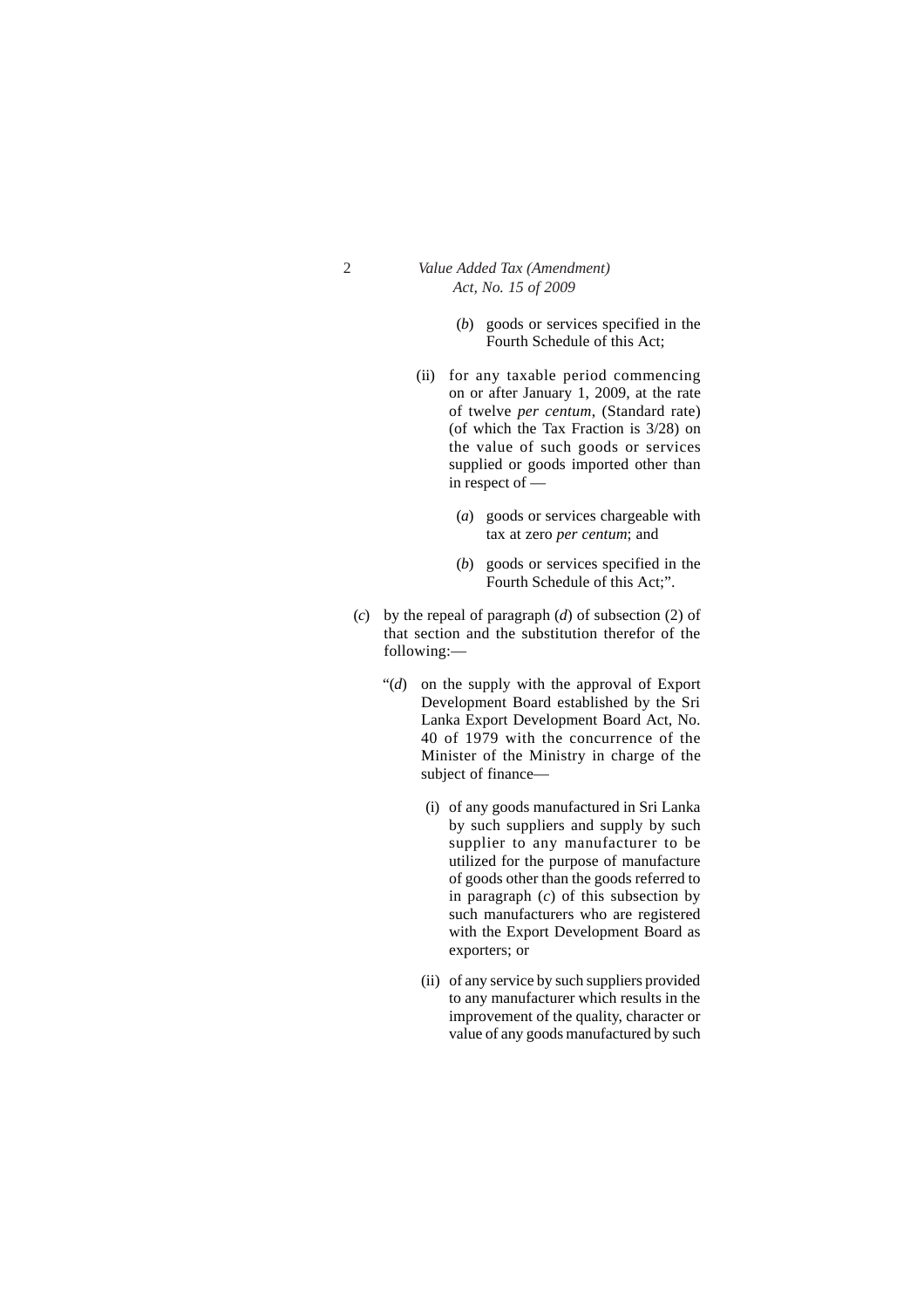manufacturer of goods for export who is registered with Export Development Board as an exporter, being a service provided by such suppliers approved by the Export Development Board established under the Sri Lanka Export Development Board Act, No. of 40 of 1979 as a supply of services identified for this purposes,

Until such time as the activities of such manufacturers or service providers are monitored by the Export Development Board with the approval of the Ministry of the Minister in charge of the subject of Finance and the Export Development Board, furnishes the reconciliation on the disposal of such goods on a quarterly basis as stipulated by the Commissioner-General to the satisfaction of the Commissioner-General, that such finished products are in fact exported by the recipient of the supplies.".

**3.** Section 10 of the principal enactment is hereby amended as follows:—

(1) in subsection (1) of that section, by the repeal of all the words and figure from "(10) (1) every person who", upto the words "to exceed one million and eight hundred thousand rupees" and the substitution therefor of the following:—

"10. (1) Every person who—

- (i) on or after August 1, 2002, but prior to January 1, 2009, carries on or carries out any taxable activity in Sri Lanka shall be required to be registered under this Act, if—
	- (*a*) at the end of any taxable period of one month or three months, as the case may be, the total value of his taxable

Amendment of section 10 of the principal enactment.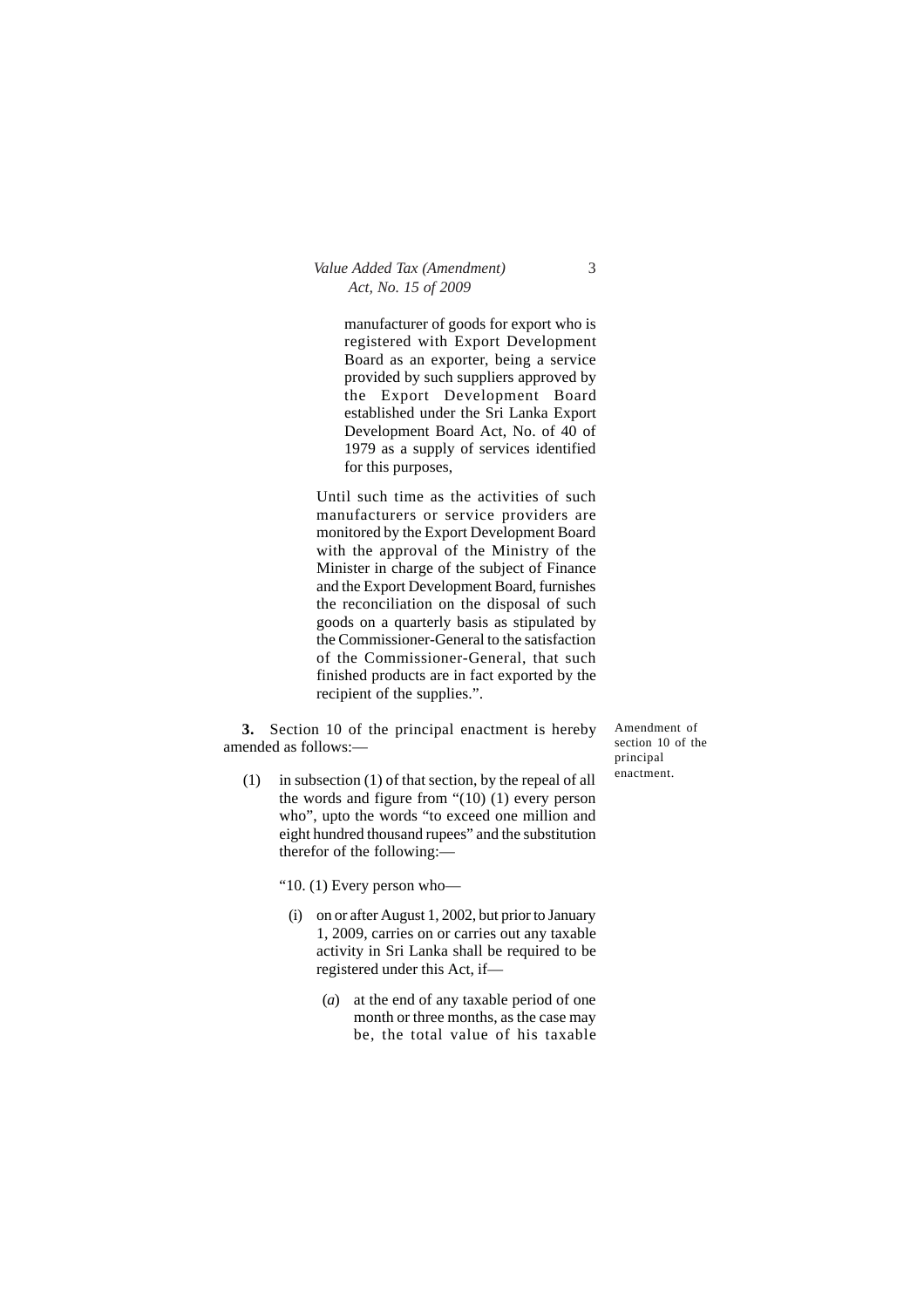supplies of goods or services or goods and services made in Sri Lanka in that taxable period of one month or three months, as the case may be, has exceeded five hundred thousand rupees; or

- (*b*) in the twelve months period then ending, the total value of his taxable supplies of goods or services or goods and services made in Sri Lanka has exceeded one million and eight hundred thousand rupees; or
- (*c*) at any time, there are reasonable grounds to believe that the total value of his taxable supplies in Sri Lanka of goods or services or goods and services in the succeeding one month or three months taxable period, as the case may be, is likely to exceed five hundred thousand rupees or in the succeeding twelve months period is likely to exceed one million and eight hundred thousand rupees.".
- (2) immediately after paragraph (*c*) of subsection (1) of that section, by the insertion of the following:—
	- "(ii) on or after January 1, 2009 carries on or carries out any taxable activity in Sri Lanka shall be required to be registered under this Act, if-
		- (*a*) at the end of any taxable period of one month or three months, as the case may be, the total value of his taxable supplies of goods or services or goods and services made in Sri Lanka in that taxable period of one month or three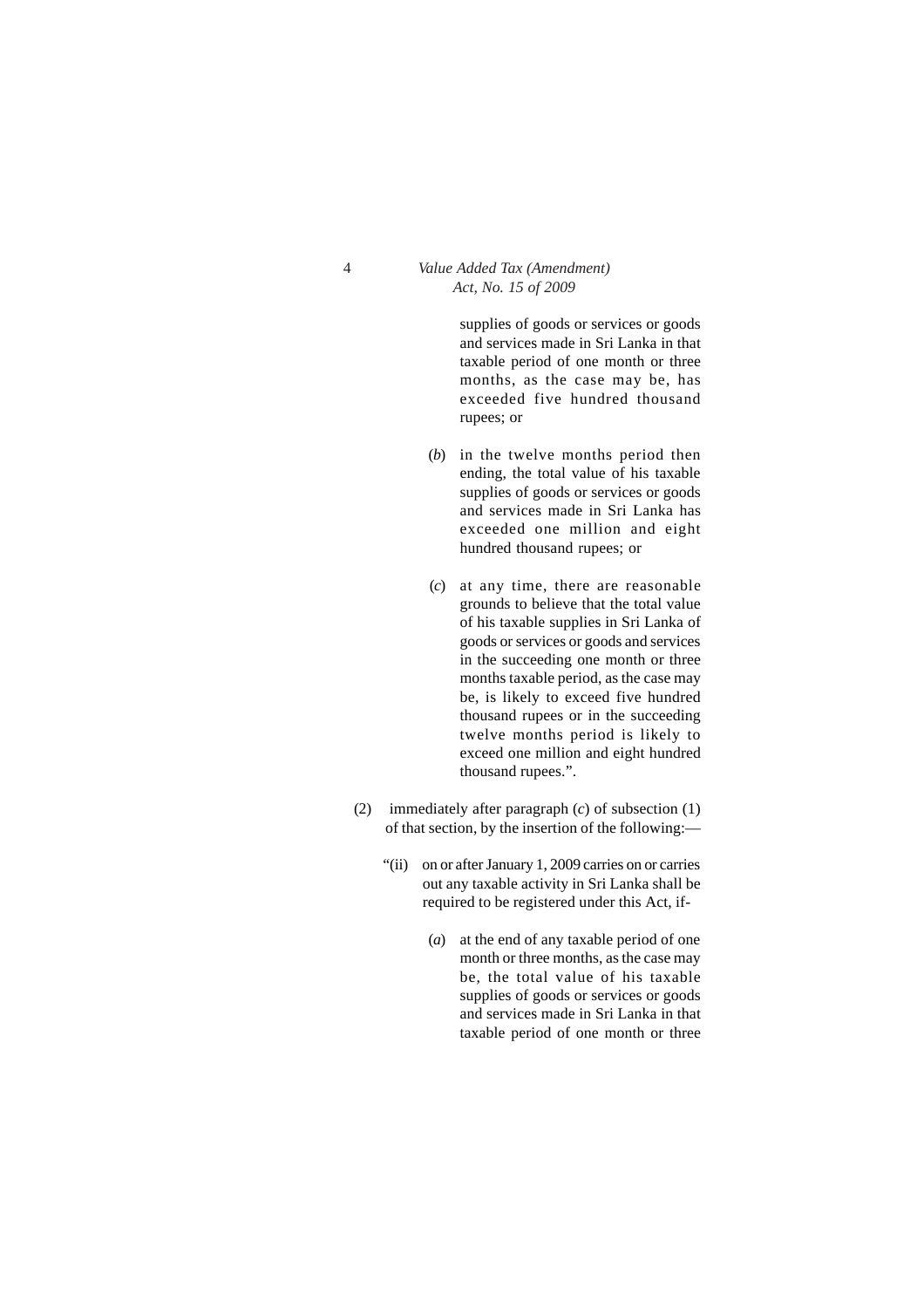months, as the case may be, has exceeded six hundred and fifty thousand rupees; or

- (*b*) in the twelve months period then ending, the total value of his taxable supplies of goods or services or goods and services made in Sri Lanka has exceeded two million and five hundred thousand rupees; or
- (*c*) at any time, there are reasonable grounds to believe that the total value of his taxable supplies in Sri Lanka of goods or services or goods and services in the succeeding one month or three months taxable period, as the case may be, is likely to exceed six hundred and fifty thousand rupees or in the succeeding twelve months period is likely to exceed two million and five hundred thousand rupees,".

**4.** Section 22 of the principal enactment is hereby amended as follows:—

- (1) in the fourth proviso to subsection (3) of that section, by the substitution for the words "this Act shall be restricted to fifteen *per centum* other than" of the words "this Act shall be restricted to twelve *per centum* other than";
- (2) in subparagraph (i) of paragraph (*b*) of the second proviso to subsection 5 by the substitution for the words "an insurance bond by a registered person" of the words "an insurance bond by a registered person to the value as determined by the Commissioner-General";

Amendment of section 22 of the principal enactment.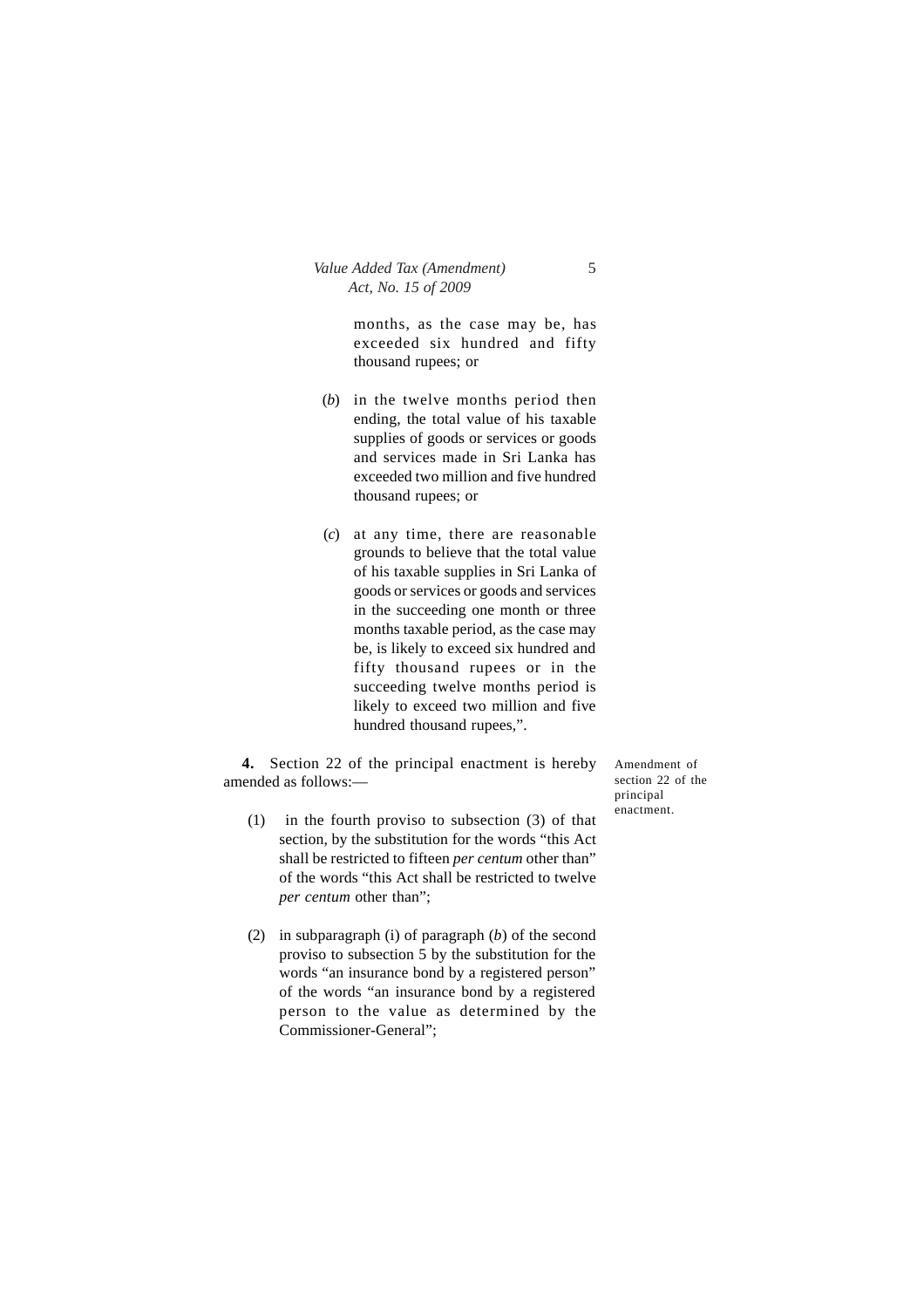- (3) in subparagraph (iv) of subsection (6) of that section by the substitution for all the words and figures "(iv) if the input tax on any invoice" upto the words "the return for that taxable period" of the following:—
	- "(iv) if the input tax on—
		- (*a*) any invoice referred to in paragraph (iii) has not been deducted as provided for in this Act, from the output tax for any taxable period ending on or before the expiry of twelve months from the date of such tax invoice, by furnishing within the said period of twelve months the return for that taxable period; or
		- (*b*) any customs declaration referred to in paragraph (iii), has not been deducted as provided for in this Act, from the output tax for any taxable period ending on or before the expiry of twenty four months from the date of such customs declaration, by furnishing within the said period of twenty four months the return for that taxable period;"

**5.** Section 25A of the principal enactment is hereby amended as follows:—

- (1) in paragraph (ii) of subsection (1) of that section, by the substitution for the words and figures "prior to December 31, 2007; and" of the words and figures "prior to December 31, 2007;";
- (2) in paragraph (iii) of that subsection, by the substitution for the words and figures "the Co-operative Societies Law, No. 5 of 1972 , on or after January 1, 2008 but prior to January 1, 2009; and

Amendment of section 25A of the principal enactment.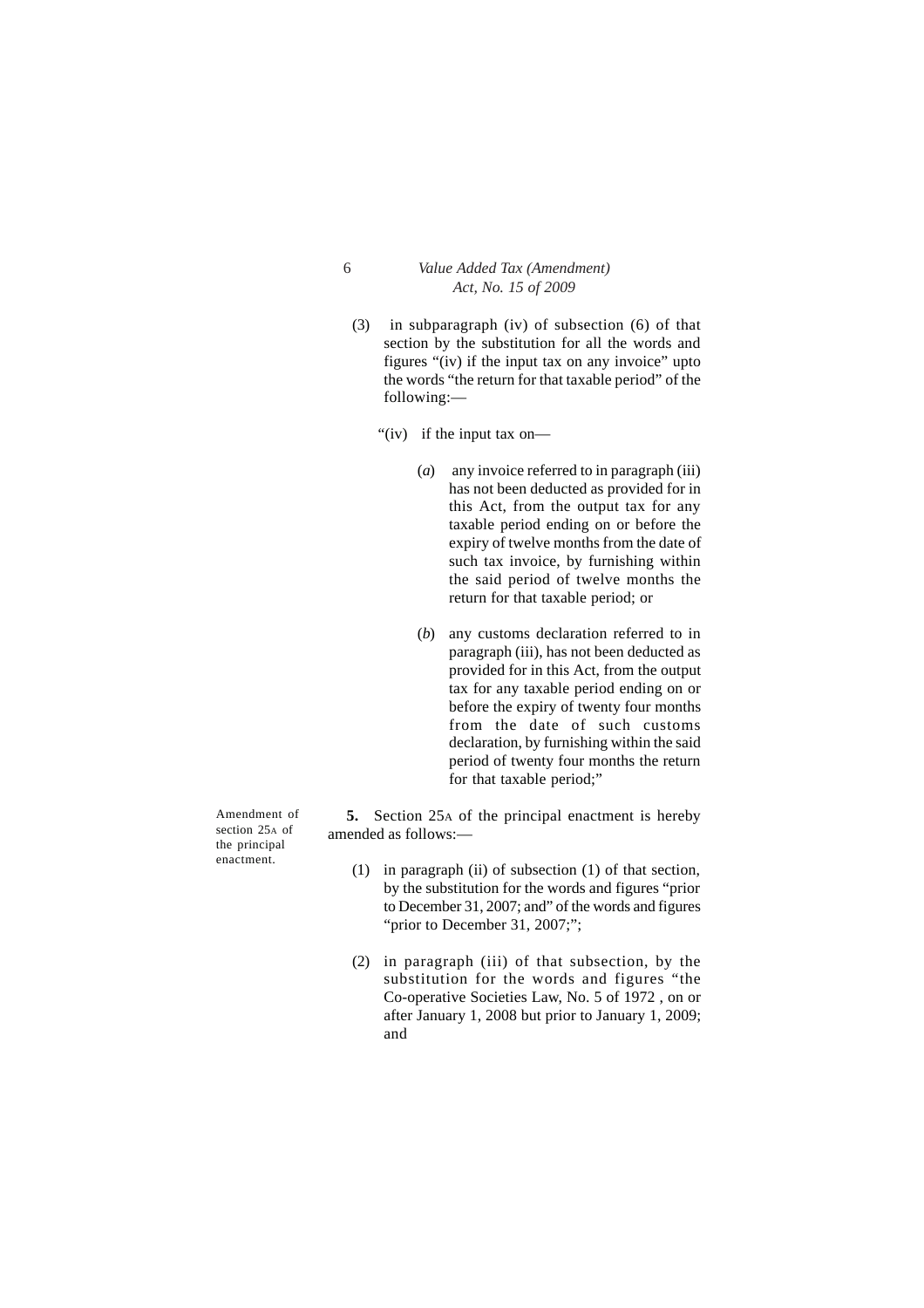- (3) by the addition immediately after paragraph (iii) of that subsection, of the following new paragraph :—
	- "(iv) by any person other than a Co-operative Society registered under the Co-operative Society Law, No. 5 of 1972, or Lady Lochore Loan Fund established under the Act, No. 38 of 1951, commencing on or after January 1, 2009".

**6.** Section 25I of the principal enactment is hereby amended as follows:—

(1) paragraph (*b*) of subsection (1) of that section , by the substitution for the words "such person or partnership exceeds rupees two million five hundred thousand per year, which ever occurs first." of the following:—

"(i) such person or partnership—

- (*a*) exceeds rupees two million five hundred thousand per year for any period prior to January 1, 2009;
- (*b*) exceeds rupees three million per year for any period commencing on or after January 1, 2009, whichever occurs first.";
- (2) in paragraph (*a*) of subsection (2) of that section, by the repeal of subparagraph (i) thereof, and the substitution therefor of the following:—
	- " (i) whose aggregate turnover from every taxable activity carried on or carried out does not exceed—
		- (*a*) rupees two million and five hundred thousand per year or six hundred and twenty five thousand per quarter for any period prior to January 1, 2009; and

Amendment of section 25I of the principal enactment.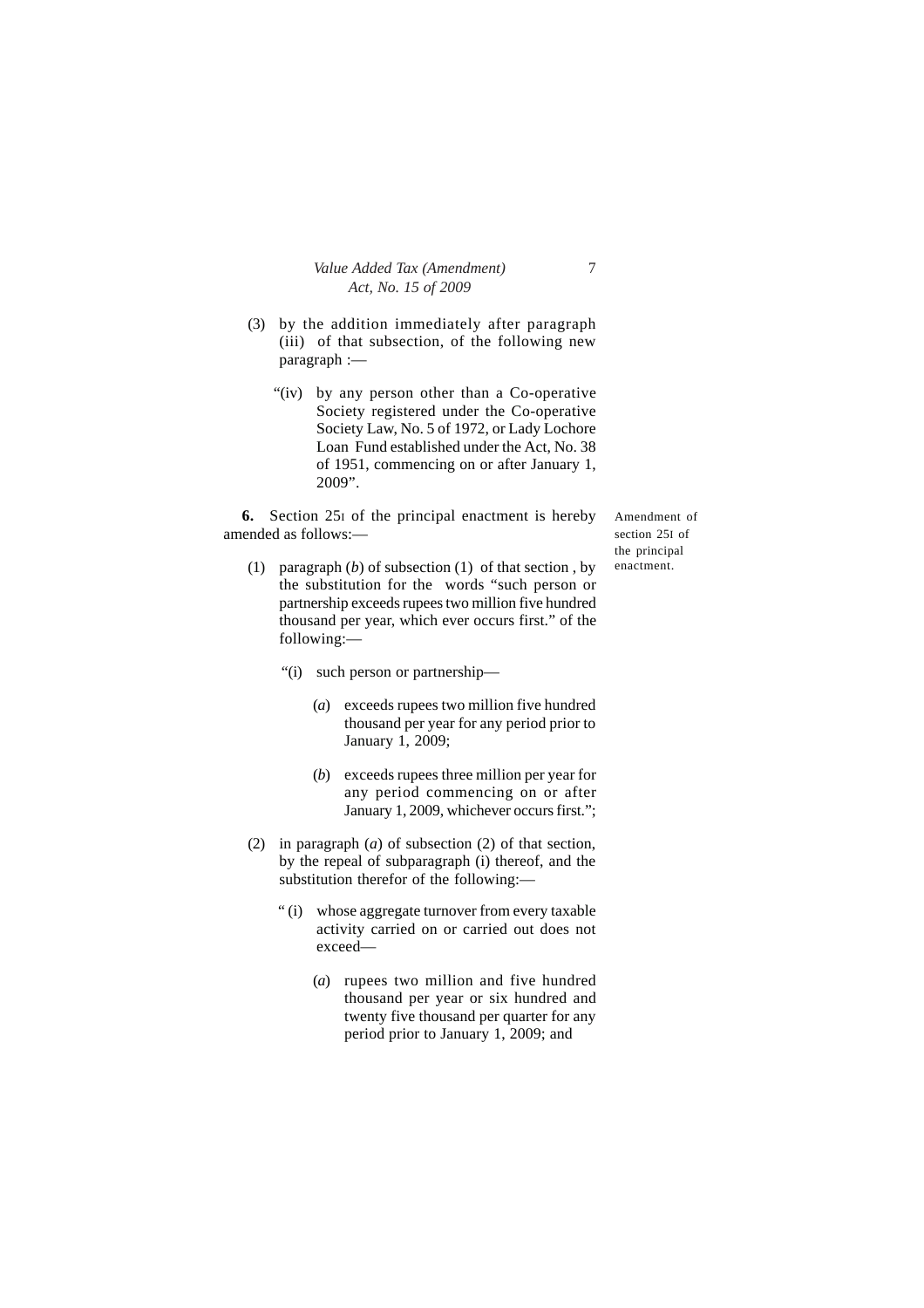(*b*) rupees three million per year or seven hundred and fifty thousand per quarter for any period commencing on or after January 1, 2009; and".

Amendment of section 35 of the principal enactment.

Amendment of the First Schedule to the principal enactment.

**7.** Section 35 of the principal enactment is hereby amended by the addition immediately after subsection (1) of that section of the following new subsection:—

"(1A) Notwithstanding the provisions of section 34 , the Commissioner-General may refer any valid appeal made to him, to the Board of Review and the Board of Review, shall hear and determine such appeal. The provisions of section 169 of the Inland Revenue Act, No. 10 of 2006 shall apply to the hearing and determination of any appeal so referred.".

**8.** The First Schedule to the principal enactment is hereby amended in PART II thereof as follows:—

- (1) in paragraph (*a*) of that Part—
	- (*a*) in item (xii), by the substitution for the words and figures "December 31, 2008," of the words and figures "December 31, 2010".
	- (*b*) by the addition immediately after item (xv) of the following new item:—
		- "(xvi) solar panel modules, accessories or solar home system for the generation of solar power energy identified under the specified Harmonized Commodity Description Nos. for custom purposes (effective from 01. 01. 2009);
		- (xvii) high tech medical equipment or any machinery used for the manufacture of ticket issuing machinery identified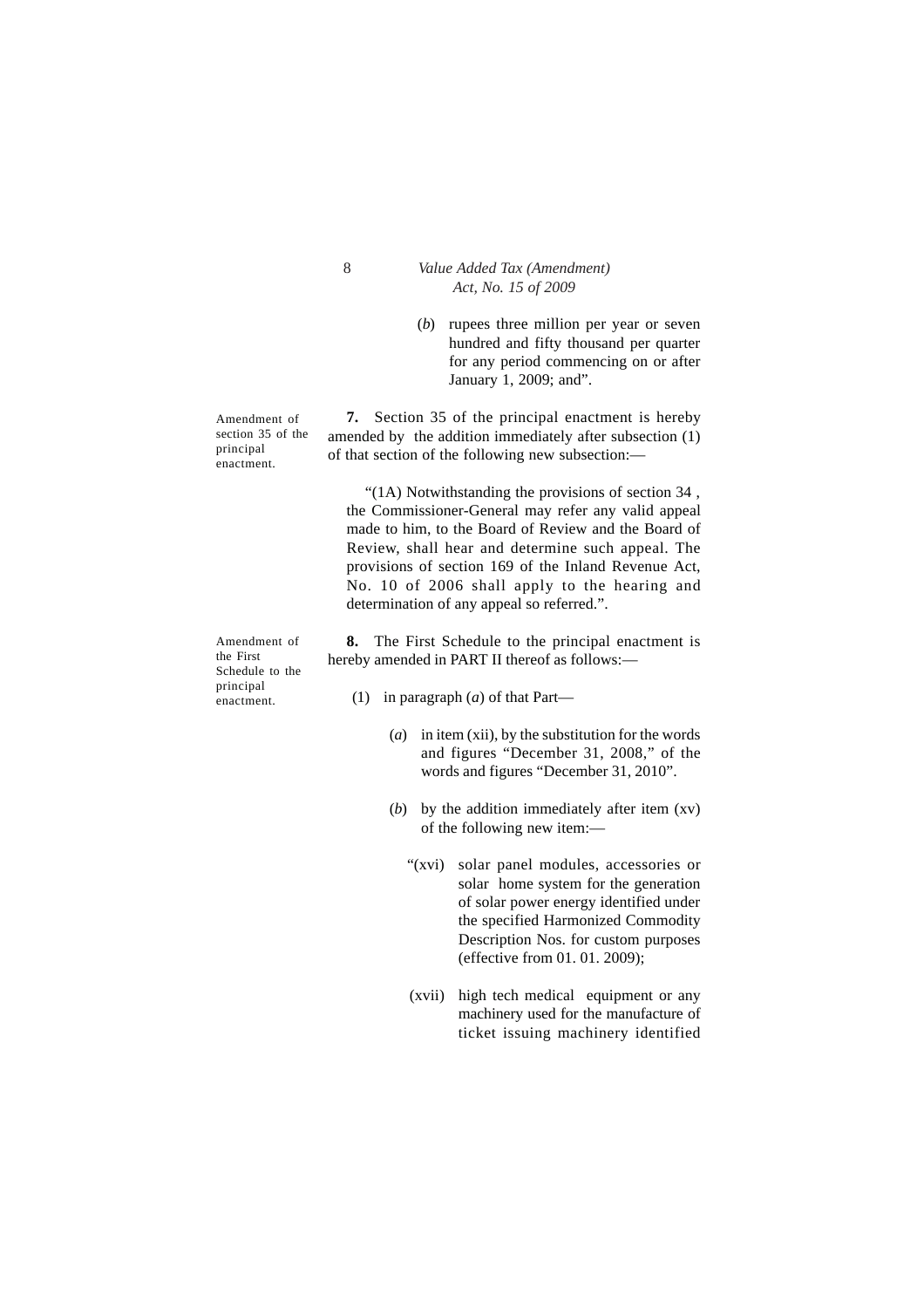under the specified Harmonized of Commodity Description Numbers for customs purposes.".

- (2) in paragraph (*b*) of that Part—
	- (*a*) in item (xxvi) by the substitution for the words and figures "(effective from 01. 01. 2008); and" of the words and figures "(effective from 01. 01. 2008);"
	- (*b*) in item (xxvii), by the substitution for the words and figures "(effective from 01. 01. 2008)." of the words and figures "(effective from 01. 10. 2008);";
	- (*c*) by the addition immediately after item (xxvii) of the following new items:—
	- "(xxviii) locally manufactured machinery used for tea industry and identified by Sri Lanka Tea Board established by the Sri Lanka Tea Board Law No. 14 of 1975 as a tea machinery (effective from 01. 10. 2008);
		- (xxix) locally manufactured surgical gauze used for surgery (effective from 01. 01. 2009);
		- (xxx) locally manufactured Jewellery.".
- (3) in paragraph (*c*) of that PART—
	- (*a*) in item (xxiii), by the substitution for the words "or specified project" of the words "or specified project";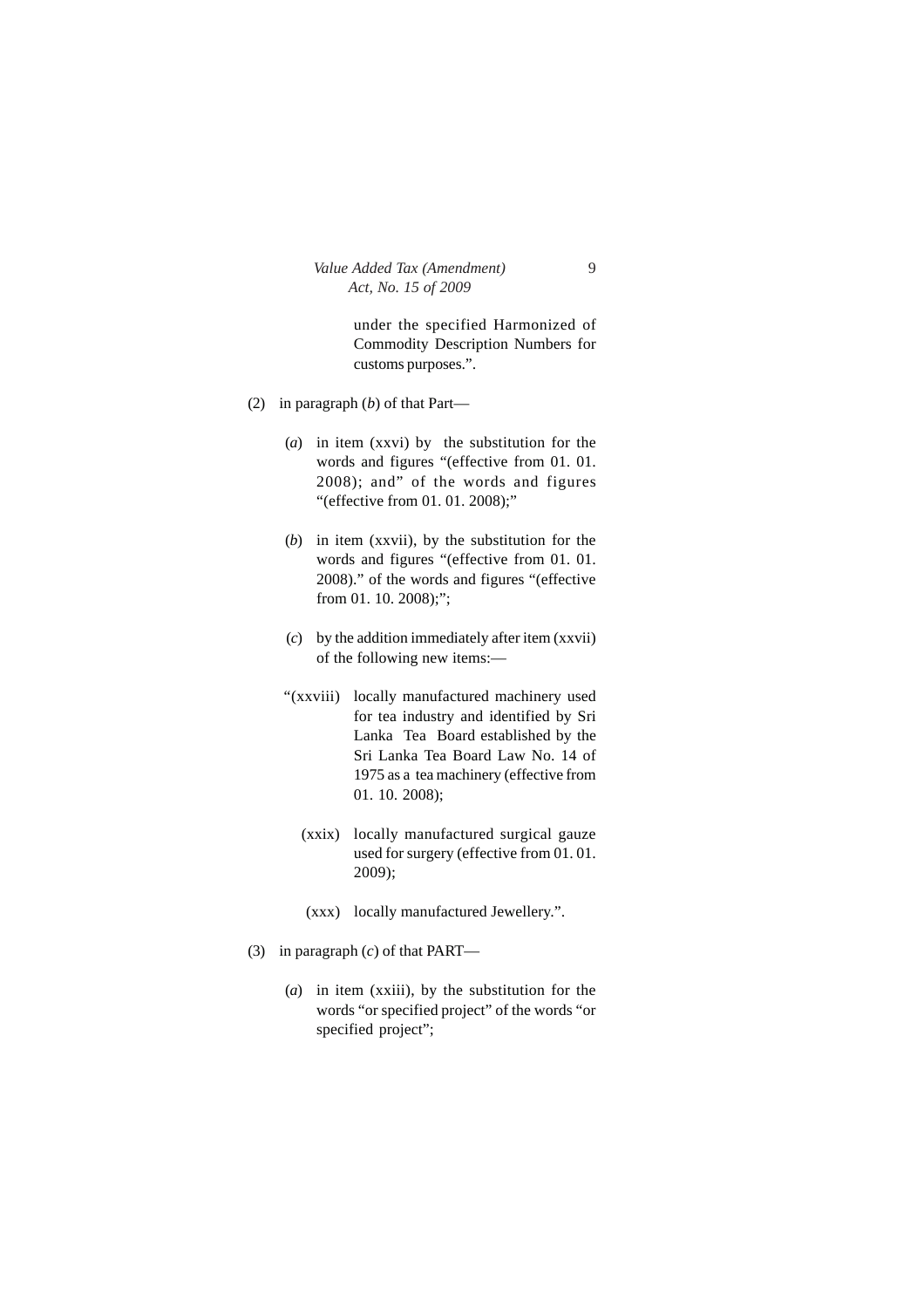- (*b*) by the addition immediately after item (xxiii) of the following items:—
- "(xxiv) any bus with the approval of National Transport Commission or any Provincial Road Passenger Transport Authority by the owner of such bus to replace any bus destroyed due to terrorist activities (effective from 9. 7. 2008);
- (xxv) brass sheets, brass ingots, thread, dyes, paraffin wax or shellac for manufacture of brassware by the National Craft Council with the approval of Ministry of Rural Industries and Self Employment Promotion (effective from 01. 01. 2009);
- (xxvi) chemical naptha by the Ceylon Petroleum Corporation to be supplied to Ceylon Electricity Board for the generation of electricity (effective from 01. 01. 2009);
- (xxvii) packing materials exclusively for the use of packing pharmaceuticals manufactured in Sri Lanka and which are imported by the manufacturer of such pharmaceuticals so far as such packing materials are not manufactured in Sri Lanka and approved by the Minister in charge of the subject of Finance on the recommendation of the secretary to the Ministry of Healthcare and Nutrition;
- (xxviii) Cine Films, cinematographic films exposed or developed, magnetic cine sound recorders, cinematographic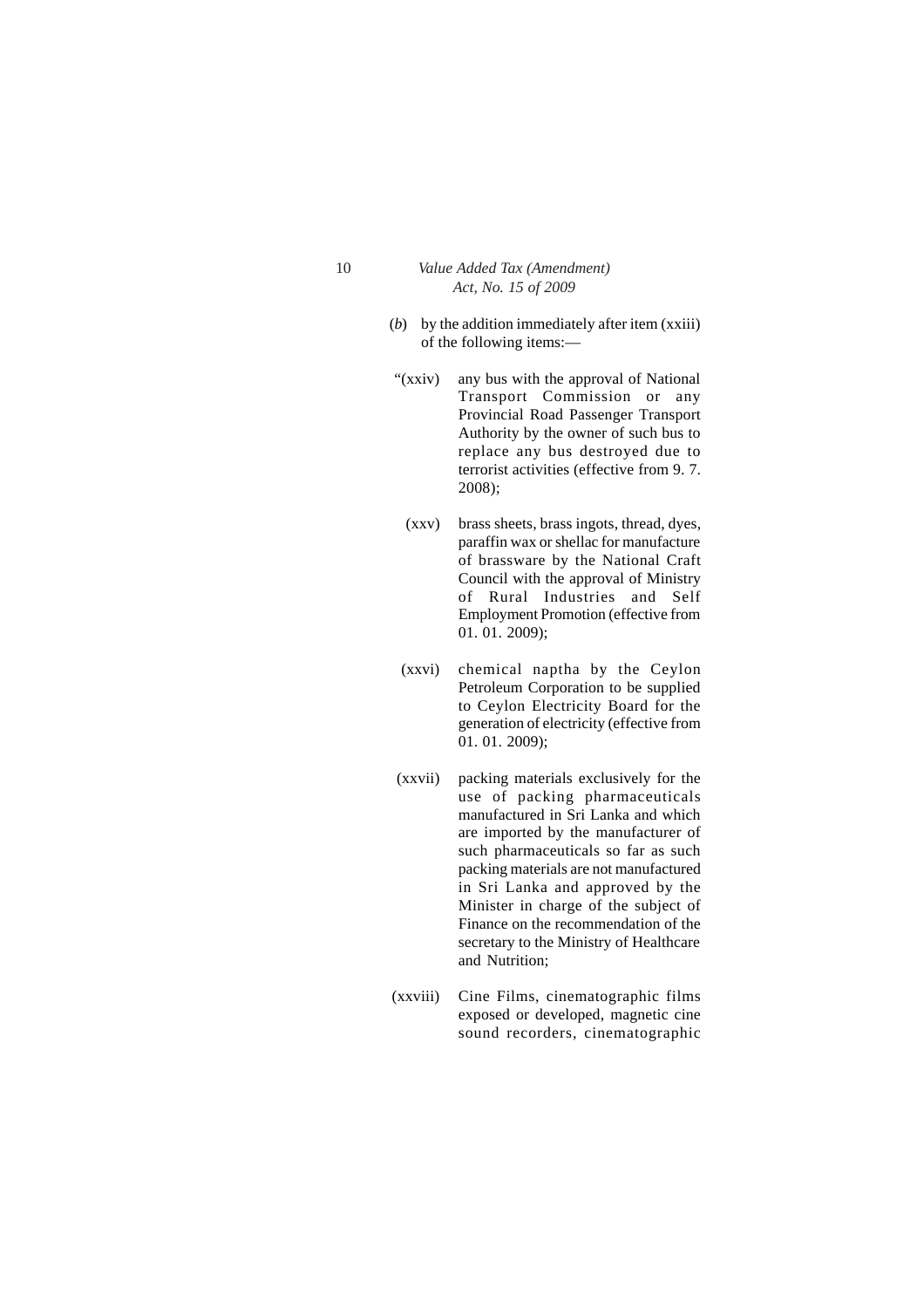cameras and projector parts and accessories, apparatus and equipment for cinematographic labratories, electric filament or discharge lamps and arc lamp carbon, identified under the Harmonized Commodity Description and Coding System Numbers, for customs purposes with the approval of the Chairman, National Film Corporation.".

- (4) by the insertion immediately after paragraph (*f*) of that PART, the following new paragraph:—
	- "(*g*) the supply of services, being construction services for Gama Naguma, Maga Naguma, Samurdhi Projects or for community irrigation projects, carried out through the participation of the community and approved by Secretary to the Ministry of the Minister in charge of the subject of Nation Building and State Infrastructure Development (effective from 01. 01. 2009);".

**9.** The Third Schedule to the principal enactment is hereby amended by the addition immediately after the heading "third schedule", of the following:—

Amendment of the Third Schedule to the Principal enactment.

"For any taxable period ending prior to January 1, 2009".

**10.** (*a*) The amendments made to paragraph (*d*) of subsection (2) of section 2 of the principal enactment by section 2 of this Act shall for the purposes be deemed to have come into force on June 1, 2008.

(*b*) The amendments made of section 22 of the principal enactment, by section 4 (1), (2) and (3) of this Act shall for the purposes be deemed to have come into force on January 1, 2009.

Retrospective effect.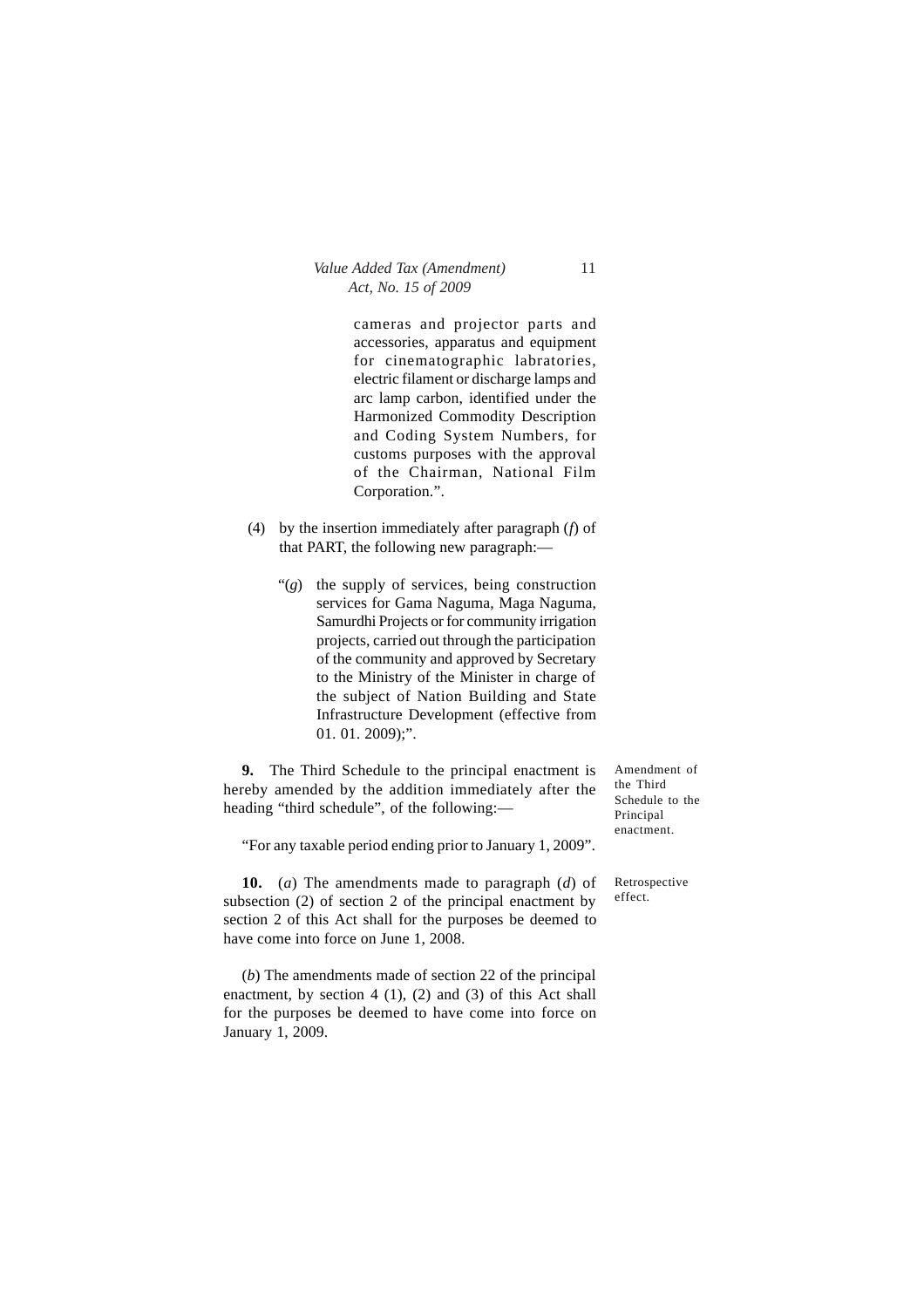(*c*) The amendment made to section 35 of the principal enactment by section 7 of this Act shall for all purposes be deemed to have come into force on January 1, 2009.

Indemnity.

**11.** Any person who collects the value added tax as provided for in this Act during the period commencing from January 1, 2009 and ending on the date of the coming into operation of this Act, shall be deemed to have acted with due authority and such collection shall be deemed for all purposes to have been, and to be validly made and such person is hereby indemnified against all actions civil or criminal, in respect of such collection.

Sinhala text to prevail in case of inconsistency

**12.** In the event of any inconsistency between the Sinhala and Tamil texts of this Act, the Sinhala text shall prevail.